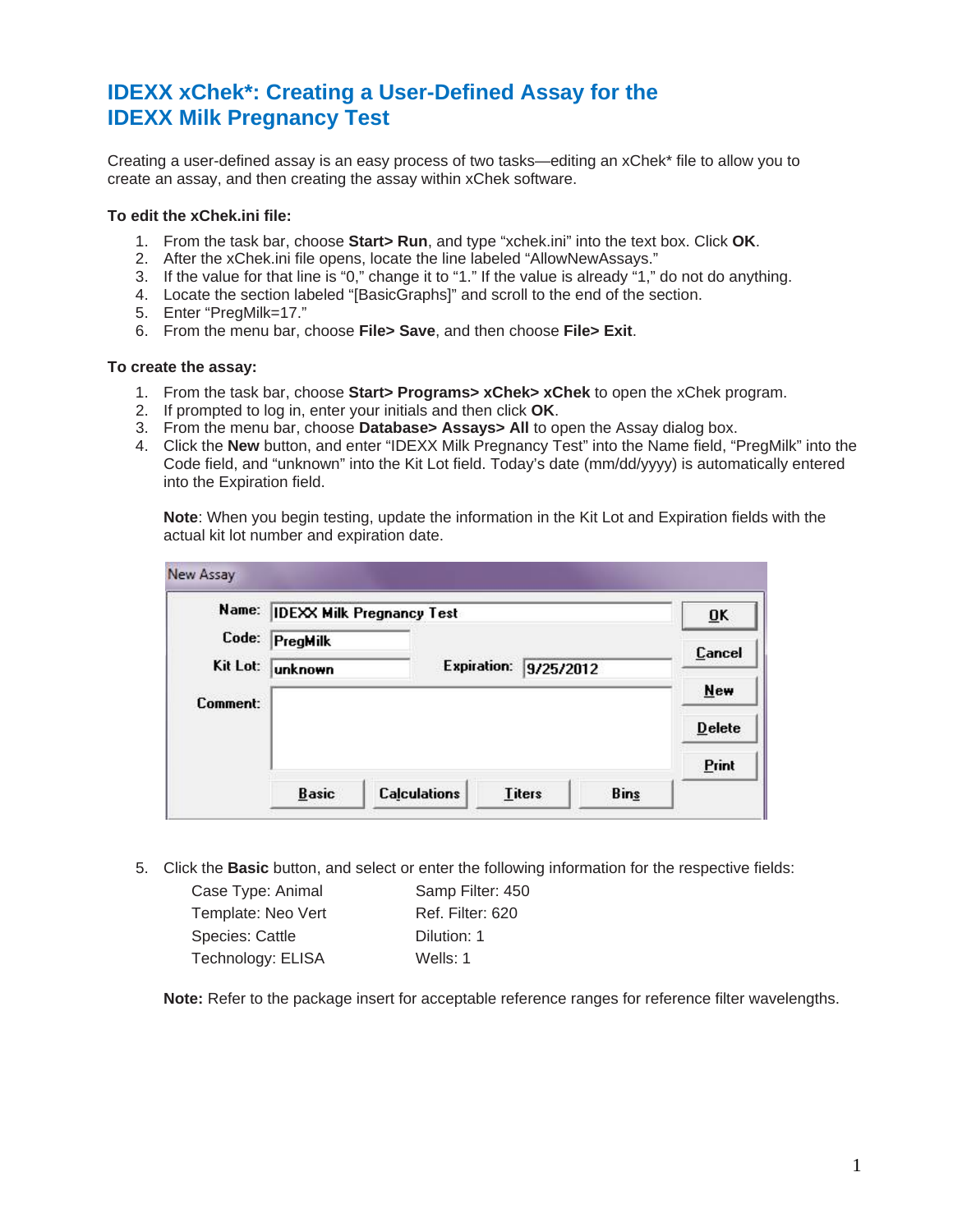| New Assay   |               |   |                     |        |
|-------------|---------------|---|---------------------|--------|
| Case Type:  | <b>Animal</b> |   | Samp Filter:<br>450 |        |
| Template:   | NEO Vert      | ÷ | Ref Filter:<br>650  | ŪΚ     |
| Species:    | Cattle        |   | Dilution:<br>11     | Cancel |
| Technology: | <b>ELISA</b>  |   | Wells:<br>11        |        |

- 6. Click **OK** to save the settings.
- 7. Click the **Calculations** button, and select or enter the following information: Formulas:

"S" Part of Ratio: Sample1-Negative "P" Part of Ratio: None "N" Part of Ratio: None Blocking Factor: None

First Calculation: Second Calculation:

 Variable: S Variable: None Positive Cutoff: 0.250 Positive Cutoff: 0 Suspect Cutoff: 0.100 Suspect Cutoff: 0 Comparison: >= Comparison: None

| New Assay                                                                                                                                               |                                                                                                                                      |  |
|---------------------------------------------------------------------------------------------------------------------------------------------------------|--------------------------------------------------------------------------------------------------------------------------------------|--|
| <b>Formulas</b><br>"S" Part of Ratio:<br>Sample1 - Negative<br>"P" Part of Ratio:<br>None<br>"N" Part of Ratio:<br>None<br><b>Blocking Factor:</b>      | $\overline{0}K$<br>▼<br>Cancel<br>▼<br>▼<br><b>Reset</b>                                                                             |  |
| <b>None</b><br><b>First Calculation</b><br>Variable:<br>s<br><b>Positive Cutoff:</b><br>0.250<br><b>Suspect Cutoff:</b><br>0.100<br>Comparison:<br>$>=$ | <b>Second Calculation</b><br>Variable:<br>None<br><b>Positive Cutoff:</b><br>0<br><b>Suspect Cutoff:</b><br>o<br>Comparison:<br>None |  |

8. Click **OK** to save these settings, and then click **OK** to save the assay to the database. You can now test for pregnancy status using the xChek Assay Management System.

Please note that results within the range of 0.100 and 0.250 will be reported as suspect with the software but will be considered "Recheck."

Recheck: Embryonic death is common in early stages of cow pregnancy. PAGs can circulate in cows/heifers for some time after early embryonic death. Cows should be rechecked to confirm pregnancy status. IDEXX encourages producers to work closely with their veterinarians to develop a reproductive management program that is appropriate for their operations.